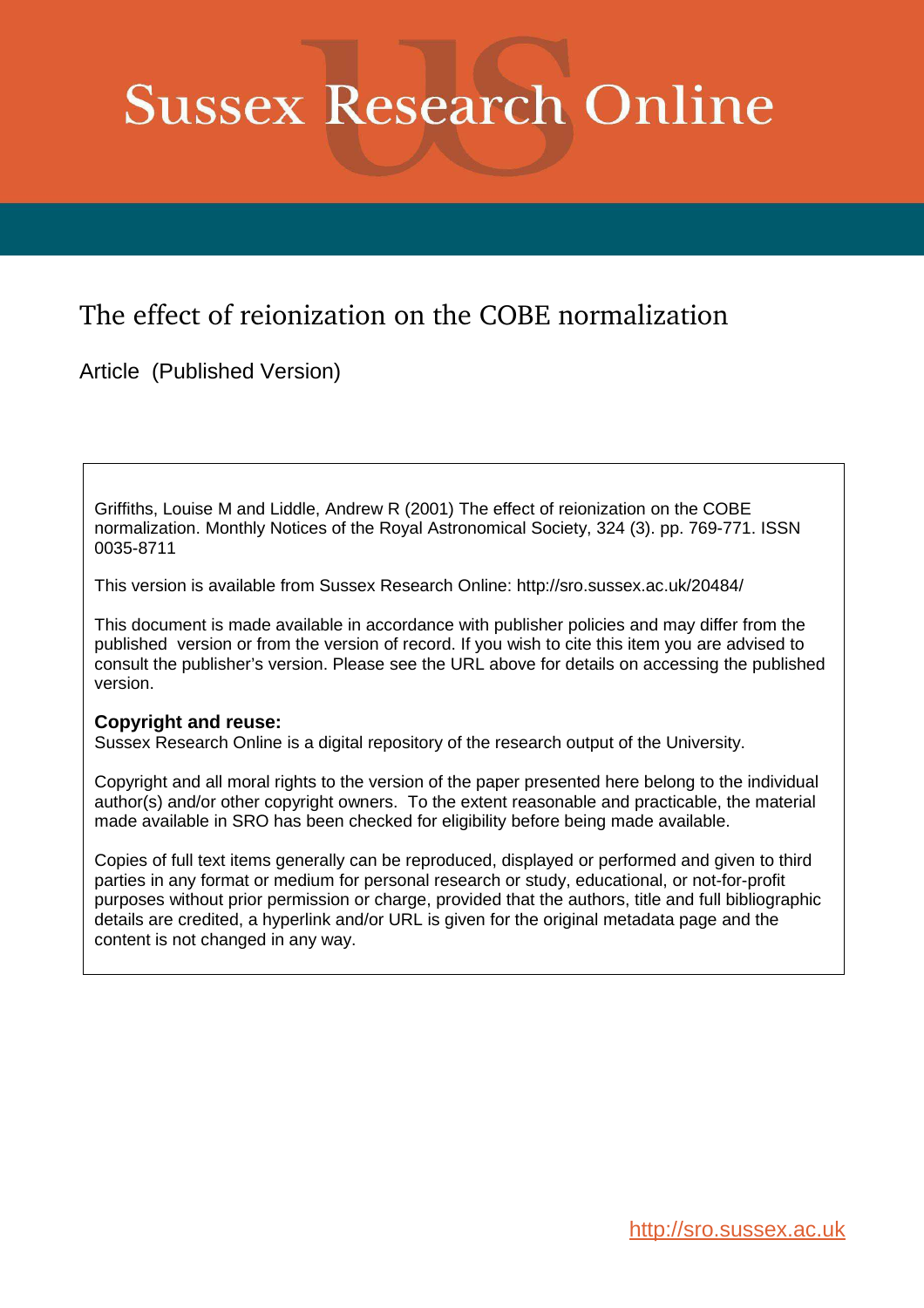## The effect of reionization on the COBE normalization

Louise M. Griffiths<sup>1</sup> and Andrew R. Liddle<sup>2</sup>

<sup>1</sup> Astrophysics, Nuclear and Astrophysics Laboratory, Keble Road, Oxford OX1 3RH <sup>2</sup> Astronomy Centre, University of Sussex, Falmer, Brighton BN1 9QJ

Accepted 2001 February 3. Received 2001 January 11

#### ABSTRACT

We point out that the effect of reionization on the microwave anisotropy power spectrum is not necessarily negligible on the scales probed by COBE. It can lead to an upward shift of the *COBE* normalization by more than the  $1\sigma$  error quoted, ignoring reionization. We provide a fitting function to incorporate reionization into the normalization of the matter power spectrum.

Key words: cosmic microwave background  $-$  cosmology: theory.

#### 1 INTRODUCTION

One of the most important uses of the Cosmic Background Explorer (COBE) observations of large-angle cosmic microwave background (CMB) anisotropies (Smoot et al. 1992; Bennett et al. 1996) is to normalize the power spectrum of matter fluctuations in the Universe. Accordingly, several papers have been written quoting fitting functions for this normalization as a function of various cosmological parameters. Because COBE only probes scales larger than the horizon at last scattering, it is insensitive to the parameters governing physical processes within the horizon, such as the Hubble parameter h and the baryon density  $\Omega_{\rm B}$ . It does however depend on the matter density  $\Omega_0$ , the cosmological constant density  $\Omega_{\Lambda}$ , the spectral index (tilt) of density perturbations  $n$  and the presence of gravitational waves (usually parametrized by a quantity  $r$ ). Existing literature has provided fitting functions for the spatially flat models and open models including tilt (Bunn & White 1997), and for spatially flat models with both tilt and gravitational waves (Bunn, Liddle & White 1996).

There is however one other parameter that can significantly alter the normalization, which is the optical depth  $\tau$ , for the rescattering of microwave photons at a lower redshift. The absence of absorption by neutral hydrogen in the quasar spectra, the Gunn-Peterson effect (Gunn & Peterson 1965; see also Steidel & Sargent 1987; Webb 1992), tells us that the Universe must have reached a high state of ionization by the redshift of the most distant known quasars, around 5. Scattering from the created free electrons predominantly has the effect of damping out the primary anisotropies, and the requirement that the observed peak at  $\ell \sim 200$  is not destroyed sets an upper limit on the optical depth. Griffiths, Barbosa & Liddle (1999) obtained a limit of around  $\tau \lesssim 0.4$  for the most plausible cosmological parameters; including new CMB data from BOOMERanG-98 and MAXIMA-1, plus other non-CMB constraints, can strengthen this somewhat (Tegmark, Zaldarriaga & Hamilton 2001). In addition to the damping, the rescattering generates a modest amount of new anisotropy via the Doppler effect.

Several mechanisms for reionization, which require a source of ultraviolet photons, have been discussed, and are extensively reviewed by Haiman & Knox (1999). In the two most popular models, the sources are massive stars in the first generation of galaxies, or early generations of quasars. Calculations are sufficiently uncertain as to give no clear guidance as to where within the currently allowed range reionization might have occurred. Assuming spatial flatness and instantaneous full reionization at redshift zion, the optical depth is related to the redshift of reionization by (e.g. Griffiths et al. 1999)

$$
\tau(z_{\text{ion}}) = \frac{2\tau^*}{3\Omega_0} \left\{ \left[ 1 - \Omega_0 + \Omega_0 (1 + z_{\text{ion}})^3 \right]^{1/2} - 1 \right\},\tag{1}
$$

where

$$
\tau^* = \frac{3cH_0\Omega_B\sigma_T}{8\pi Gm_p} \times 0.88 \simeq 0.061\Omega_B h. \tag{2}
$$

Sample curves are shown in Fig. 1. We should expect  $\tau$  to lie anywhere between about 0.02 and 0.4.

We note that this does not include the contribution to the optical depth of the residual ionization left over after recombination, which for typical cosmological parameters is about 0.001 and which can contribute a further optical depth of a few per cent between  $z<sub>ion</sub>$  and  $z<sub>rec</sub>$  (Seager, Sasselov & Scott 2000).

Because the rescattering happens at low redshifts, it can affect the microwave anisotropies on much larger angular scales than can causal processes at last scattering. The normalization of the power spectrum from COBE is primarily from multipoles with  $\ell \sim 10$ , and because the normalization is so accurate, it turns out that reionization can lead to a significant effect. We shall concentrate on the fitting functions quoted by Bunn & White (1997) and Bunn et al. (1996), whose quoted error on the dispersion  $\delta_{\rm H}$ , is 7 per cent statistical, with fit and other systematics bringing this up to 9 per cent. This is equivalent to a shift in the radiation angular power spectrum of just under 20 per cent.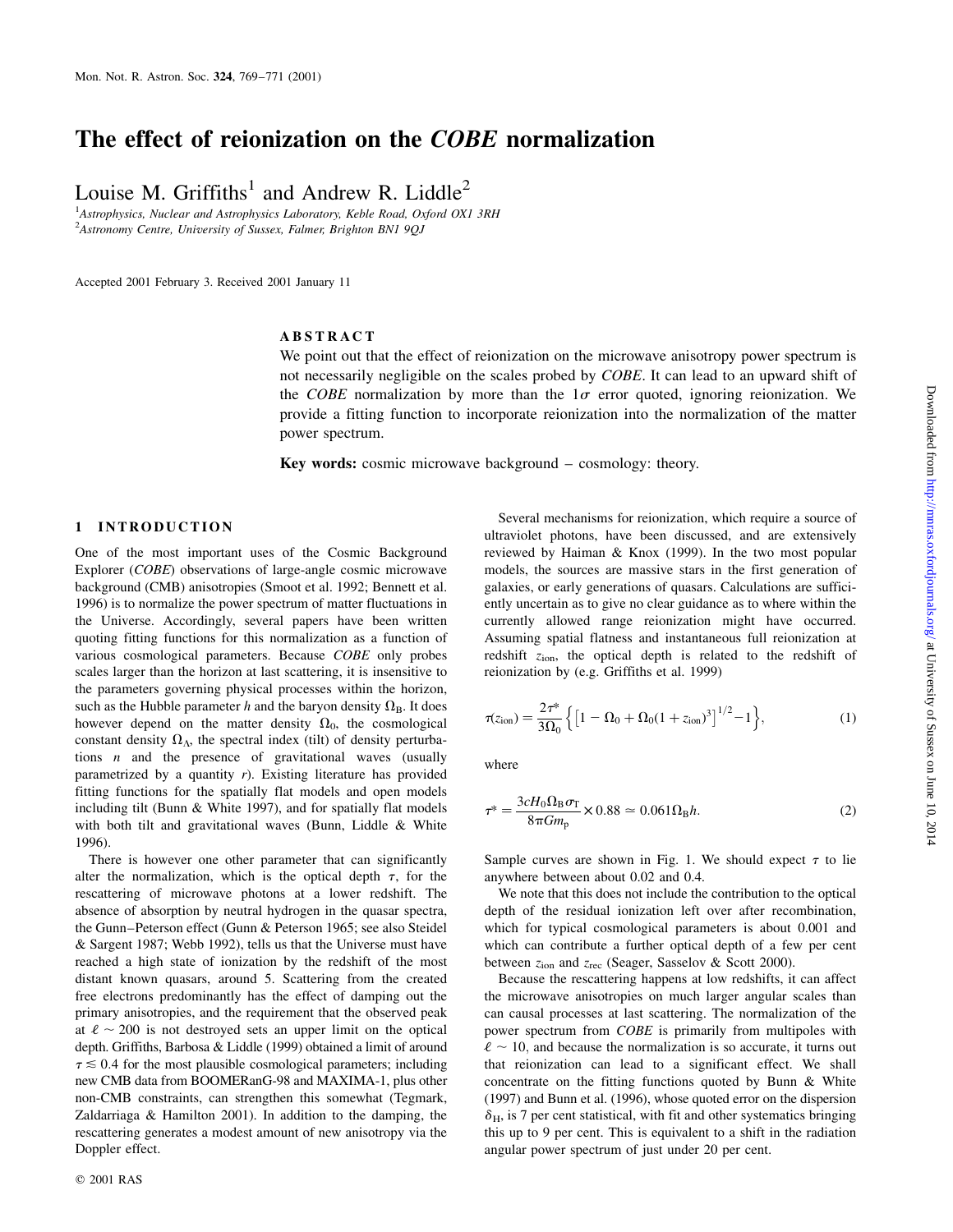

Figure 1. Optical depth for the instantaneous reionization at redshift  $z_{ion}$ . From top to bottom the curves are  $\Omega_0 = 0.3$ , 0.6 and 1. We took  $\Omega_B h^2 =$ 0.02 and  $h = 0.65$ .



Figure 2. A set of  $C_{\ell}$  curves for the standard cosmology, showing (from bottom to top on the left-hand edge) optical depths  $\tau = 0, 0.1, 0.2, 0.3, 0.4$ and 0.5.

#### 2 CORRECTING THE NORMALIZATION FOR REIONIZATION

We consider only spatially flat cosmologies, as significantly open models are now excluded (Jaffe et al. 2001). The COBE normalizations are readily obtained from the publicly available cmbfast (Seljak & Zaldarriaga 1996) and camb programs (Lewis, Challinor & Lasenby 2000). Fig. 2 shows a series of curves with a varying optical depth, where the normalization of the matter power spectrum has been kept fixed, focusing on the region relevant to the COBE observations. The other cosmological parameters are those of the favoured low-density flat model with  $\Omega_0 = 0.3, n = 1, h = 0.65, \Omega_B h^2 = 0.02, \text{ and no gravitational}$ waves. To a first approximation, normalizing to COBE will shift the curves to the same amplitude at  $\ell \approx 10$ . We use the power spectrum normalizations output from the code, which are computed by fitting a quadratic to the  $C_{\ell}$  spectrum and implementing a fitting function from Bunn & White (1997).

Fig. 2 shows two separate physical effects in operation. On the right-hand side of the plot we mainly observe the effect of reionization damping, erasing the initial anisotropies, a process described in detail by Hu & White (1997); there is also some regeneration of anisotropies on those scales from the Doppler



Figure 3. The COBE normalization as a function of  $\tau$  is shown by the dashed lines for (from top to bottom)  $\Omega_0 = 0.2$ , 0.4, 0.6, 0.8 and 1.0. The solid line shows the fit quoted in equation (3).

effect in the scattering from the reionized electrons. Bearing in mind that the COBE normalization is particularly sensitive to multipoles around  $\ell = 10$ , for low  $\tau$  the damping is the dominant effect in altering the power spectrum normalization.

A more interesting effect is the rise of the multipoles, including the lowest, as the optical depth is increased, an effect which reaches 10 per cent for  $C_2$  at  $\tau = 0.5$ . The effect has a subtle origin. There are contributions to the anisotropies both from the original last-scattering surface and from the reionization scattering surface. Between the recombination and reionization, large-scale perturbations (i.e. those with comoving wavenumbers much less than the Hubble scale) cannot evolve, but smaller scale ones can. A given  $C_{\ell}$  actually receives contributions from quite a wide range of comoving wavenumbers, so that the low multipoles exhibit some sensitivity to what is happening on smaller scales and this results in the increase in power. Although the effect is not large, it is significant at the level of the COBE normalization, and once  $\tau$ exceeds around 0.3 the rise in the radiation power spectrum from newly generated anisotropies actually becomes more important than the effect of reionization damping.

In Fig. 3, we plot the change in the *COBE* normalization for the matter power spectrum as a function of  $\tau$  for various choices of  $\Omega_0$ . The quantity  $\delta_H$ , defined as in Bunn et al. (1996) and Bunn & White (1997), measures the dispersion of the matter distribution, and the COBE normalization of it has a statistical error of 7 per cent. The power spectrum normalization behaves as  $\delta_H^2$ . We see that the reionization has a significant effect on the normalization, corresponding to roughly a  $1\sigma$  shift for a wide range of optical depths. For low optical depths the reionization damping dominates and the normalization increases, reaching a maximum at  $\tau \approx 0.3$ . As  $\tau$  increases further, the reionization damping moves to smaller angular scales and becomes less significant at  $\ell \approx 10$  than the regenerated anisotropies, and the normalization begins to fall.

As seen in Fig. 3, there is a weak dependence on  $\Omega_0$ , and indeed there are similar dependences on the parameters h and  $\Omega_{\rm B}$ . The dependences arise because these parameters alter the reionization redshift, and hence the characteristic angular size, corresponding to a given optical depth. The effect of varying these parameters is typically at the 1 or 2 per cent level, hence much smaller than the effect of the optical depth.

There is no point in trying to fit the dependence of the reionization correction on h and  $\Omega_{\rm B}$ , since published normalizations